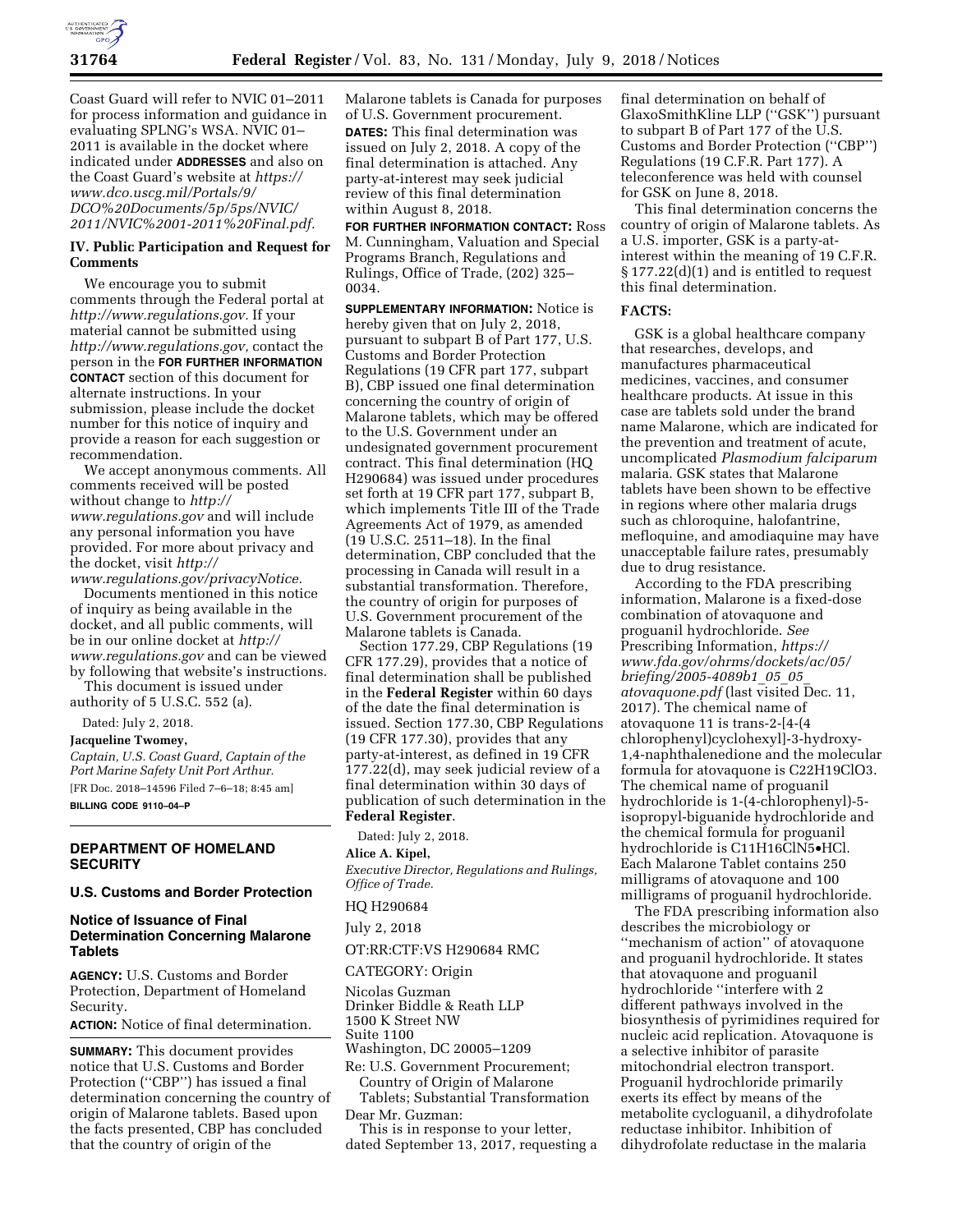parasite disrupts deoxythymidylate synthesis.''

GSK notes that atovaquone by itself is not indicated for the prevention or treatment of malaria. By itself, atovaquone is used for other purposes, such as the treatment of acute pneumocystis carinii pneumonia and cerebral toxoplasmosis. In contrast, proguanil hydrochloride can be used to treat malaria. However, GSK cites to several academic studies that conclude that the combination of atovaquone and proguanil hydrochloride provides a more effective treatment compared to taking proguanil hydrochloride alone. GSK therefore states that atovaquone and proguanil are ''synergistic in their mechanisms of action,'' resulting in the increased effectiveness of Malarone tablets compared to taking atovaquone or proguanil hydrochloride alone.

The manufacturing process for GSK's Malarone tablets begins in India, where the Malarone tablets' two active pharmaceutical ingredients (''APIs''), atovaquone and proguanil hydrochloride, are manufactured. After the two APIs are manufactured in India, they are imported into Canada for further processing at GSK's Mississauga, Ontario facility (''GSK Canada''). At GSK Canada, the two APIs are combined in a process that begins by producing a dry mix of the APIs, low-substituted hydroxpropyl cellulose NF, microcrystalline cellulose NF, and sodium starch glycolate NF. The dry mix is then combined with the following inactive ingredients, which are each sourced from the United States or a TAA-eligible country, to produce granules:

- Povidone K30 USP
- Polaxamer 188 NF
- Sofium Starch Glycolate NF
- Hydroxy Propyl Cellulose NF
- Purified Water USP
- Microcrystalline Cellulose NF
- Alcohol USP

Next, the granules are dried, milled into a dry powder, blended with magnesium stearate NF, and compressed into tablets. Finally, a film coat mix is added and the tablets are polished.

Once the manufacturing process is complete, the finished Malarone tablets are exported to a GSK facility in Zebulon, North Carolina. There, the tablets are packaged and labeled for sale to Prasco Laboratories, which markets and distributes the tablets under their own labeling as an authorized generic product under an agreement with GSK.

#### **ISSUE:**

What is the country of origin of the Malarone tablets for purposes of U.S. Government procurement?

## **LAW AND ANALYSIS:**

CBP issues country of origin advisory rulings and final determinations as to whether an article is or would be a product of a designated country or instrumentality for the purposes of granting waivers of certain ''Buy American'' restrictions in U.S. law or practice for products offered for sale to the U.S. Government, pursuant to subpart B of Part 177, 19 C.F.R. § 177.21 *et seq.,* which implements Title III of the Trade Agreements Act of 1979, as amended (19 U.S.C. § 2511 *et seq.*).

Under the rule of origin set forth under 19 U.S.C. § 2518(4)(B):

An article is a product of a country or instrumentality only if (i) it is wholly the growth, product, or manufacture of that country or instrumentality, or (ii) in the case of an article which consists in whole or in part of materials from another country or instrumentality, it has been substantially transformed into a new and different article of commerce with a name, character, or use distinct from that of the article or articles from which it was so transformed.

*See also* 19 C.F.R. § 177.22(a). A substantial transformation occurs when an article emerges from a process with a new name, character, and use different from that possessed by the article prior to processing. A substantial transformation will not result from a minor manufacturing or combining process that leaves the identity of the article intact. *See United States v. Gibson-Thomsen Co.,* 27 C.C.P.A. 267 (1940); and *National Juice Products Ass'n v. United States,* 628 F. Supp. 978 (Ct. Int'l Trade 1986).

In determining whether a substantial transformation occurs in the manufacture of chemical products such as pharmaceuticals, CBP has consistently examined the complexity of the processing and whether the final article retains the essential identity and character of the raw material. To that end, CBP has generally held that the processing of pharmaceutical products from bulk form into measured doses does not result in a substantial transformation of the product. *See, e.g.,*  Headquarters Ruling (''HQ'') 561975, dated April 3, 2002; HQ 561544, dated May 1, 2000; HQ 735146, dated November 15, 1993; HQ H267177, dated November 5, 2016; HQ H233356, dated December 26, 2012; and, HQ 561975, dated April 3, 2002. However, where the processing from bulk form into measured doses involves the combination of two or more APIs, and

the resulting combination offers additional medicinal benefits compared to taking each API alone, CBP has held that a substantial transformation occurred. *See, e.g.,* HQ 563207, dated June 1, 2005.

For example, in HQ 563207, CBP held that the combination of two APIs to form Actoplus Met, an alternative treatment for type 2 diabetes, constituted a substantial transformation. The first API, Pioglitazone HCI sourced from Japan or other countries, functioned as an insulin sensitizer that targets insulin resistance in the body. The second API, biguanide sourced from Japan, Spain, and other countries, functioned to decrease the amount of glucose produced by the liver and make muscle tissue more sensitive to insulin so glucose can be absorbed. In Japan, the two APIs were mixed together to form a fixed-combination drug called Actoplus Met. In holding that a substantial transformation occurred when the APIs were combined in Japan to produce Actoplus Met, CBP emphasized that ''[w]hile we note that pioglitazone and metformin may be prescribed separately, the final product, Actoplus Met, increases the individual effectiveness of piofliazone and metformin in treating type 2 diabetes patients.''

Similarly, in HQ H253443, dated March 13, 2015, CBP held that the combination of two APIs in China to produce Prepopik, ''a dual-acting osmotic and stimulant laxative bowel preparation for a colonoscopy in adults,'' constituted a substantial transformation. Although the importer claimed that Country A-origin sodium picosulfate was the only API in Prepopik, CBP found that the Country B-origin magnesium oxide ingredient also qualified as an API. CBP further found that taking Prepopik had ''a more stimulative laxative effect'' than taking each of the APIs individually and therefore held that a substantial transformation occurred when the APIs were combined in China.

Here, as in HQ 563207 and HQ H253443, two separate APIs are mixed to create a fixed combination drug that offers additional medicinal benefits compared to taking each API alone. The first API, atovaquone, is not indicated for the prevention or treatment of malaria. The second API, proguanil hydrochloride, is used to treat malaria, but is less effective than Malarone. This is because of the ''synergies in [the APIs'] method of action,'' which result in a product that ''interfere[s] with 2 different pathways'' to prevent and treat malaria. Under these circumstances, the combination of atovaquone, proguanil